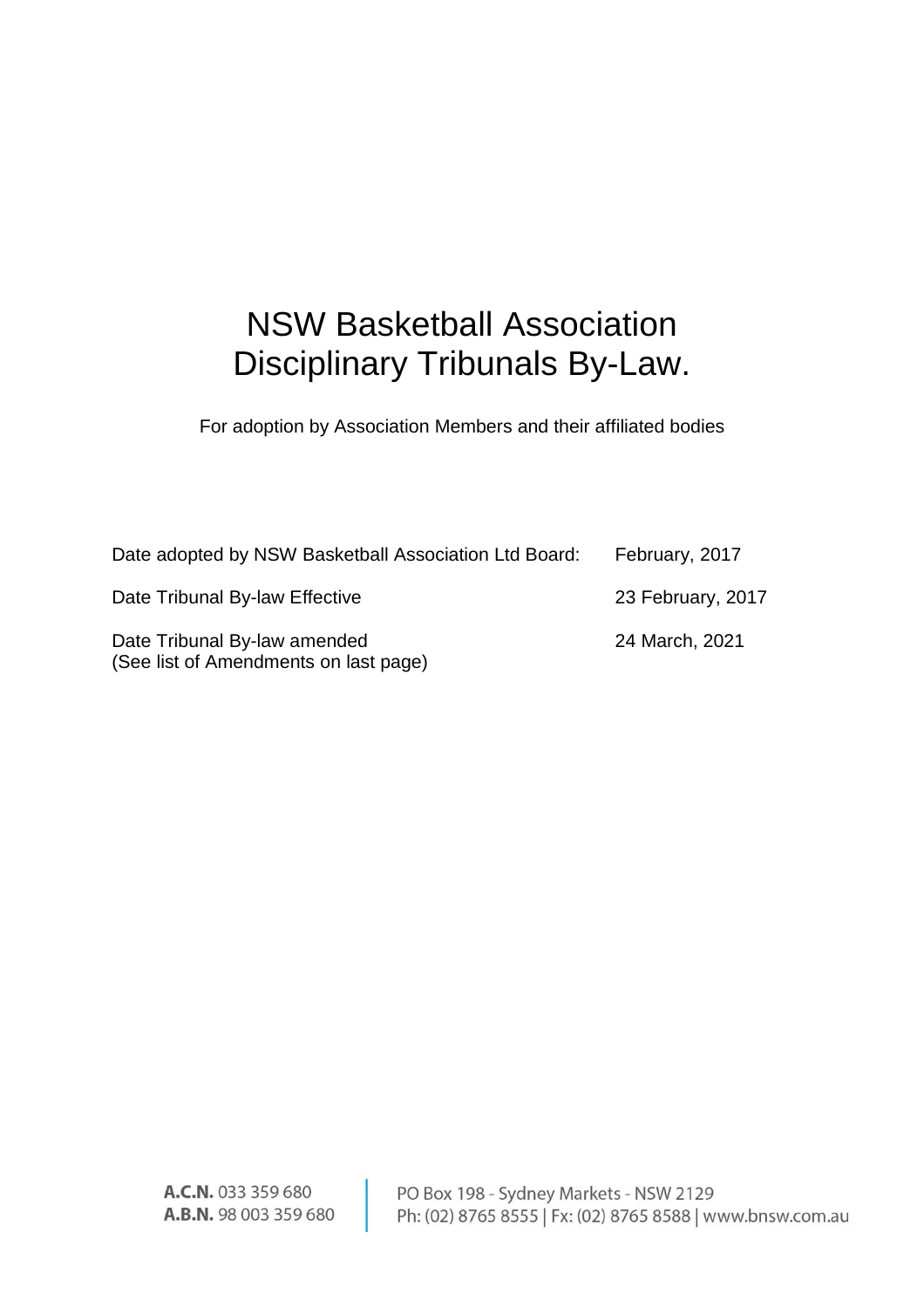# **New South Wales Basketball Association Ltd.**

# **Disciplinary Tribunals By-Law**

# **PREAMBLE**

These By-Laws are designed to foster compliance with Basketball NSW's rules of the game, policies, codes of conduct and guidelines. The overall aim of these By-Laws are to change behaviour and when used in conjunction with the Play By The Rules interactive website and participant behavioural agreements should assist BNSW and its Associations achieve a more favourable outcome from the process.

## **PLEASE NOTE:**

As part of the review of these By-Laws, BNSW determined that all Charged Persons appearing before a Tribunal must:

- 1 Present to the Tribunal a certificate of completion of the PLAY BY THE RULES interactive website relevant to their participation category.
- 2 If the charge is proven, Charged Person signs a behavioural agreement before recommencement of participation.

This Disciplinary Tribunal By-law ("the By-law") has been modelled on Basketball Australia's draft set of rules to assist BNSW members in dealing with competition related offences and disputes which may arise in the conduct of basketball programs, competitions and events throughout NSW.

The By-law has been developed with reference to existing procedures currently utilised by State and local Basketball Associations and in consideration of the principles of procedural fairness.

The By-law is designed to be adopted by Basketball Associations in place of their existing rules in accordance with the procedure for adopting by-laws as set out in their Association constitutions.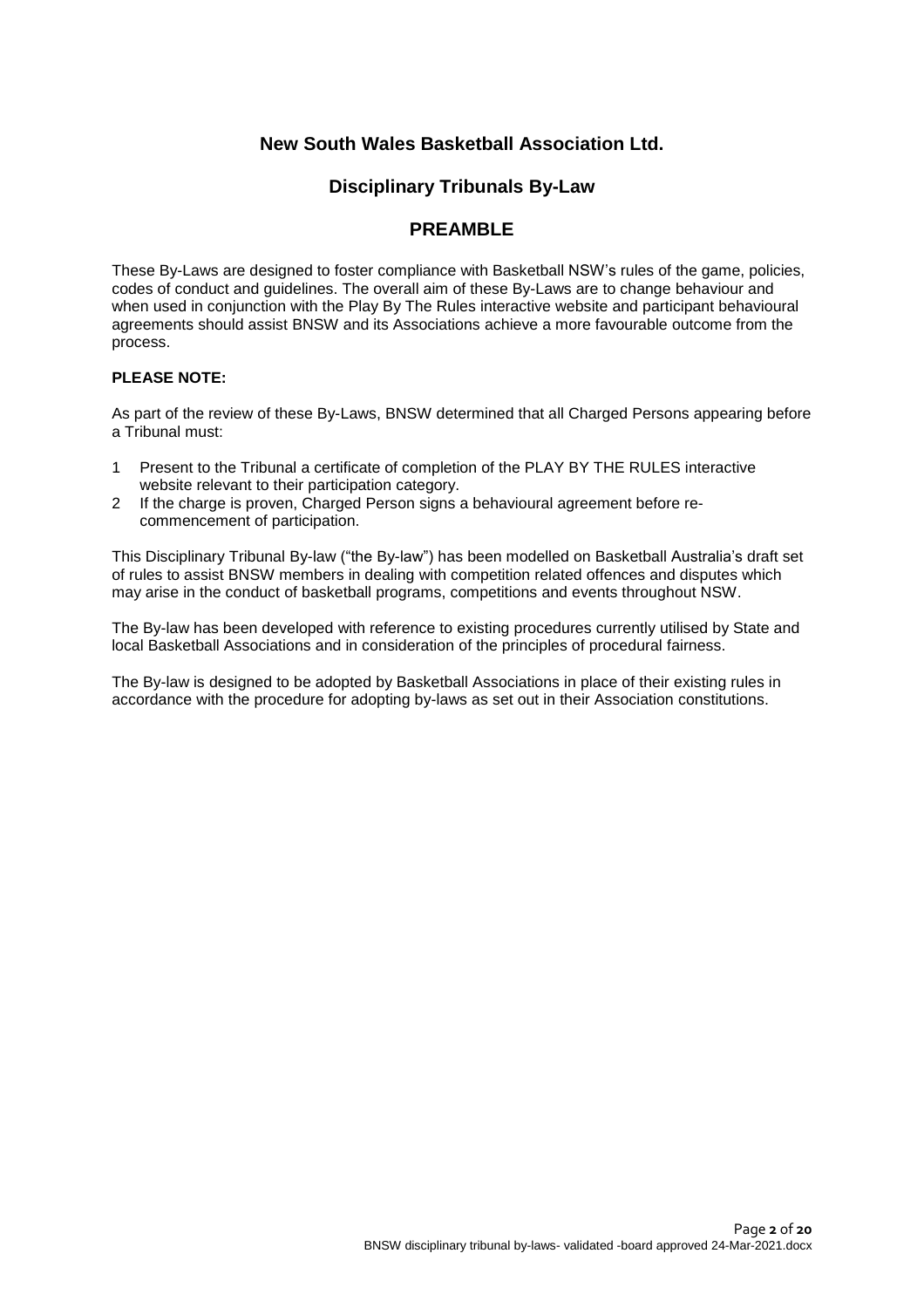## **INTERPRETATION:**

In this By-Law unless the context indicates or requires the following words shall have the respective meanings attributed to them as follows:

**"Association"** means an association duly incorporated under the Act, the Associations Incorporation Act 1984 (NSW) or statutes relating to co-operatives, which has objects relating to the control, promotion, integration and fostering of participation and development of basketball in the State consistent with the objects set out in the BNSW Constitution.

**"Association Competition Administrator"** means the person delegated by the Association for this purpose.

**"Association Tribunal"** means the disciplinary tribunal appointed by the Association having jurisdiction in accordance with these By-Laws.

**"BNSW"** means Basketball NSW or New South Wales Basketball Association Limited (NSWBAL).

**"BNSW Appeals Tribunal"** means the person or persons appointed by the Board of BNSW or its delegated authority sitting as an appeal tribunal appointed and having jurisdiction in accordance with the By-Laws.

**"BNSW Tribunal"** means the disciplinary tribunal appointed by BNSW having jurisdiction in accordance with these By-Laws.

**"Business Days"** means Monday to Friday excluding public holidays that fall on those days.

**"Charged Person"** means an Official, Coach, a Registered Participant in relation to whom a complaint is brought in accordance with these By-Laws alleging the commission of an Offence.

**"Complainant"** means an Official who has instituted a complaint in accordance with these By-Laws alleging the commission of an Offence by a Charged Person.

**"Member"** means a Member under the Constitution of New South Wales Basketball Association Ltd.

**"Minor Charged Person"** means any Charged Person under eighteen (18) years of age.

**"Offence"** means the one or more of the offences in ss16.3.

**"Official"** means any person involved in officiating, control, or administration of a basketball event conducted under the auspices of BNSW or an Organisation, including but without limiting the generality thereof, referee, score bench personnel, court/referee supervisors, door keepers, operations/administration personnel for that particular competition.

**"Organisation"** means a company or incorporated body that is a recognised body (a club/group/association/educational institution which may or may not register participants with BNSW but which has its competitions /events approved by BNSW as supportable events and can obtain limited access to BNSW resources or contract services of BNSW to run the events/competitions), that has been set up specifically to run the sport of basketball in a locality determined by BNSW, and includes Member, Associate, Associate Organisation and Recognised Group.

**"Participant"** is a person who is a player, coach, referee, statistician, score table official, manager, administrator, volunteer, sports trainer, ie any person who either plays, officiates, administers and/or volunteers in the delivery of the sport of basketball.

**"Period of Suspension"** means the period of time for which the relevant Tribunal suspends a person pursuant to ss16.4. During the suspension the Charged Person cannot:

- a) Play basketball
- b) Referee
- c) Coach during games
- d) Table officiate
- e) Officiate in game statistics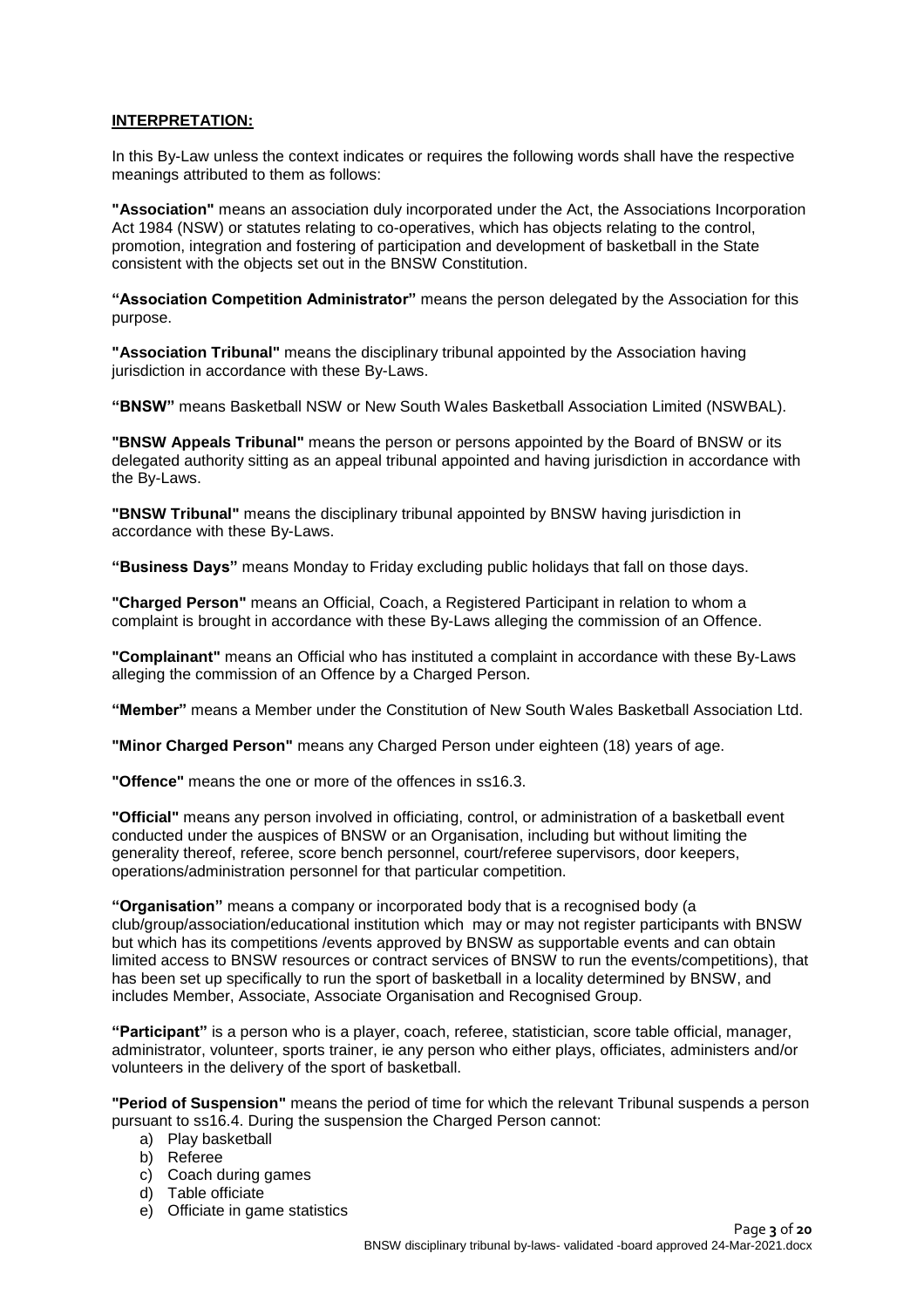**"Procedural Issue"** means any issue concerning a process, guideline or timing outlined in these By-Laws.

**"Registered Participant"** means a participant who is registered with BNSW and agrees to abide by BNSW's Registration and Tribunal By-Laws.

**"Registered Player"** means a Registered Participant who has registered to play in a competition conducted under the auspices of BNSW, and/or an Association.

In the interpretation of this document the following shall apply:

- a) references to the singular shall include the plural and vice versa;
- b) references to one gender shall include a reference to other genders;
- c) headings are inserted only for convenience and shall not in any way vary or affect the interpretation of the clauses of this document.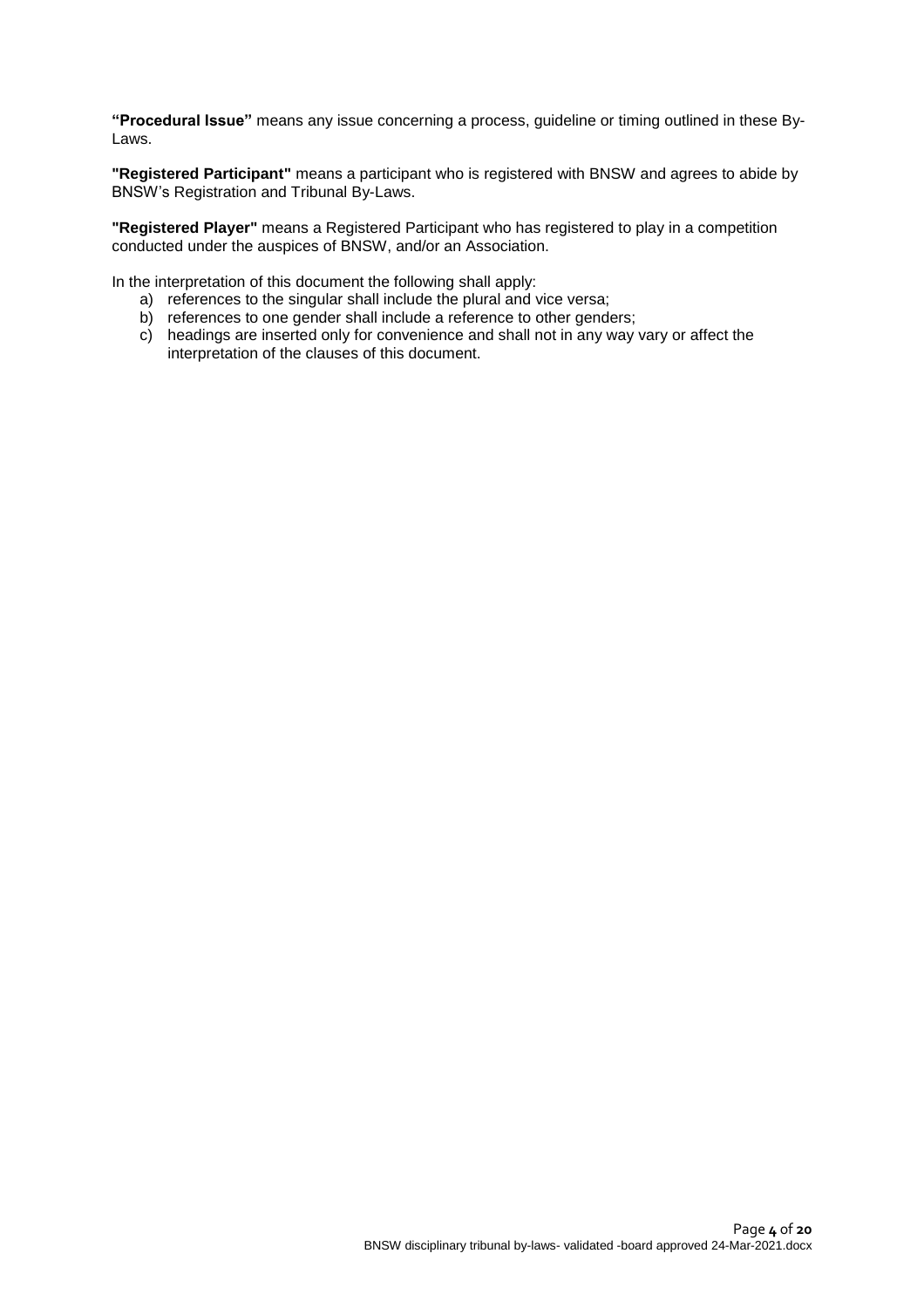# **Part 1 Jurisdiction and Establishment of Tribunals**

# **1. Adoption of By-law**

- 1.1. For Associations wishing to adopt this By-Law as part of their disciplinary process then a motion at an appropriate Board meeting needs to be made and the following amendments made: This By-law is made under Rule/Section # of the [insert name of Association] ("Association") constitution and comes into operation on [insert date] and is binding on all members of the Association and other persons or organisations which submit themselves to the jurisdiction of the Association.
- 1.2. Any and all By-laws of the Association previously made concerning Tribunals are expressly rescinded. For the avoidance of doubt, all penalties handed down under previous disciplinary by-laws shall continue to be recognised by the Association.

# **2. Authority of Tribunal**

- 2.1. The Association has the power under its constitution to hear and determine charges mad against persons, affiliated associations, teams or clubs arising from or related to basketball activities, matches and competitions conducted by:
	-
	- a) the Association itself; or<br>b) its affiliated associations its affiliated associations
- 2.2. The Association and each affiliated association has the right to delegate the power of hearing and determining charges to the Association or affiliated association tribunal ("Tribunal") in accordance with the provisions of this By-law.
- 2.3. The Tribunal shall have power to suspend, disqualify, reprimand, fine, bond, ban or otherwise deal with any person involved with basketball and / or the Association and its Affiliated Clubs (including, but not limited to players, coaches, teams, clubs, officials or spectators) in accordance with this By-law, regarding any incident arising from an activity conducted by an Association and its Affiliated Clubs. The incident may have occurred before, during or after the conduct of the activity, within the confines of the stadium, activity venue or its immediate surrounds, or elsewhere if directly related to a basketball activity of any sort.
- 2.4. In particular, the Tribunal shall have the power to deal with behaviour under this By-law that is basketball related and occurs or utilises a technological medium such as:
- a) Mobile phones;
	- b) Email or Instant Messaging services (including SMS);
	- c) Internet forums;
	- d) Internet social networking sites (such as, but not limited to, Facebook, Twitter);
	- e) Other technologies that are a means of communication.
- 2.5. The Tribunal may also deal with any other disciplinary matter delegated to it for adjudication by the relevant Association and its Affiliated Clubs.
- 2.6. The Tribunal must at all times act independently and impartially in carrying out its duties in accordance with this By-law.

# **3. Membership of Tribunal**

- 3.1. The Tribunal panel shall be appointed by the relevant Association and shall comprise of the following persons:
	- a) a Tribunal chairperson who shall be a person of experience and skills suitable to the function of chairing the Tribunal and discharging the responsibilities set out under Clause 4.1;
	- b) no fewer than one but no more than two other Tribunal members.
- 3.2. In appointing Tribunal and Appeal Tribunal members, Associations shall have regard to the desirability of pooling Tribunal members with other Associations with a view to maximising the expertise in handling disciplinary matters within the sport.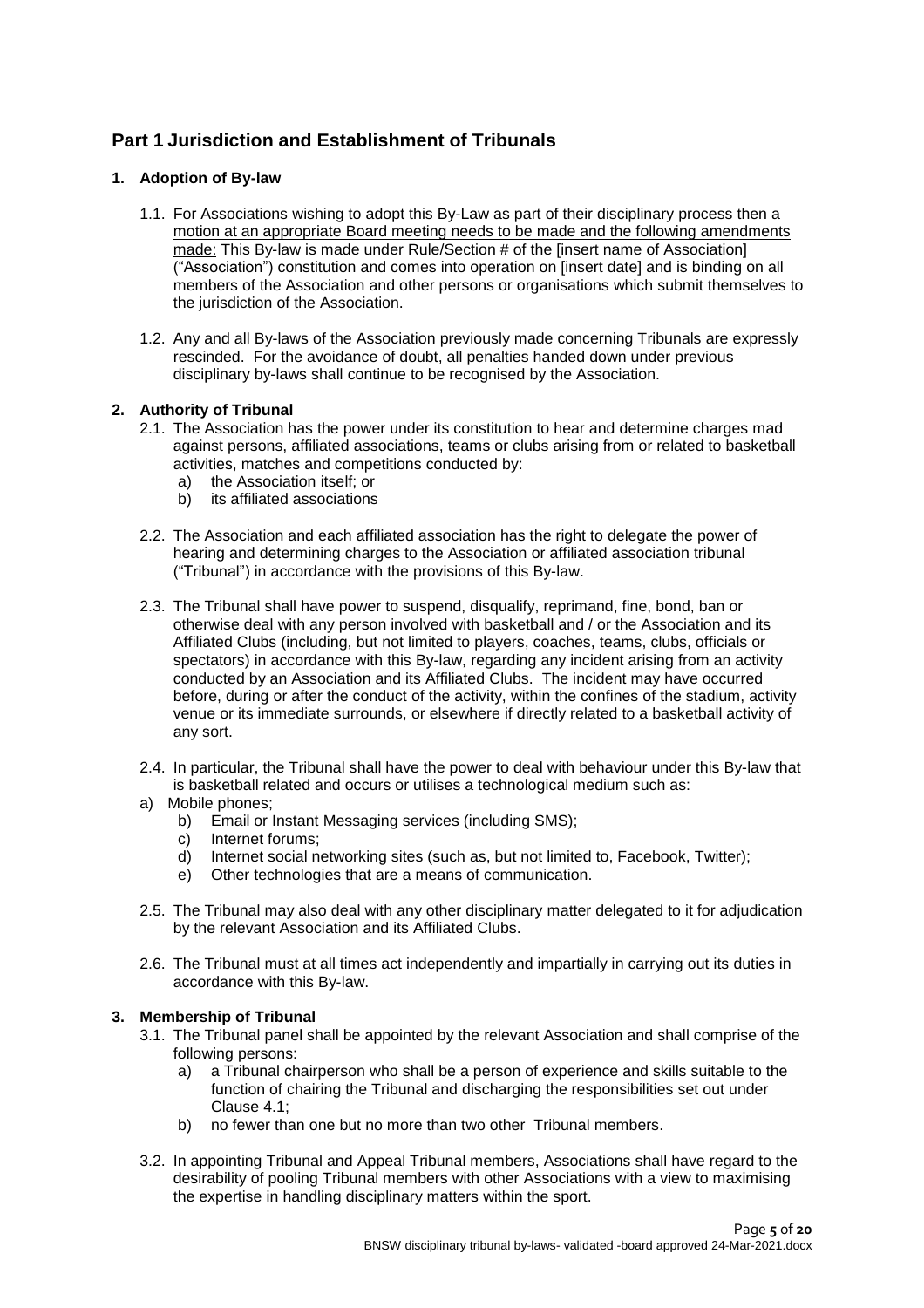- 3.3. Where there is a vacancy in Tribunal chairperson or Tribunal member, the management committee of the relevant Association shall act to fill such vacancy by appointing a replacement as soon as is reasonably practical.
- 3.4. Wherever possible, a Tribunal quorum shall be two (2) members (Chairman and one other member).
- 3.5. No Tribunal decision shall be invalidated by any irregularity in the appointment of a Tribunal member.

## **4. Responsibilities of Tribunal chairperson**

- 4.1. Without limiting the duties of the Tribunal chairperson as set out in this By-law, the chairperson shall have the following responsibilities:
	- a) to ensure accurate records are kept of all of the Tribunal's proceedings and decisions and to make such records available to the Association upon request;
	- b) to communicate to the Association the results of hearings of the Tribunal;
	- c) to chair hearings of the Tribunal or to ensure that such task is delegated to a member of the Tribunal;
	- d) to raise with any proposed Tribunal member any potential or possible conflict of interest which may arise.

## **5. Records of Tribunals Proceedings**

5.1. The method of recording the proceedings and determinations of the Tribunal shall be at the discretion of the Tribunal chairperson.

## **6. Convening Tribunal hearings**

- 6.1. If practicable, the Association shall provide notice to all teams participating in competitions of the regular day, time and place of Tribunal hearings throughout the duration of the competition.
- 6.2. The Tribunal will be convened to hear charges arising from a match as soon as is practicable, preferably prior to the next round of matches.
- 6.3. The Association shall give reasonable notice to persons charged, including the charge, details of the event occasioning the charge, date, time and place of the Tribunal hearing to be heard in accordance with Part 3 of this By-law.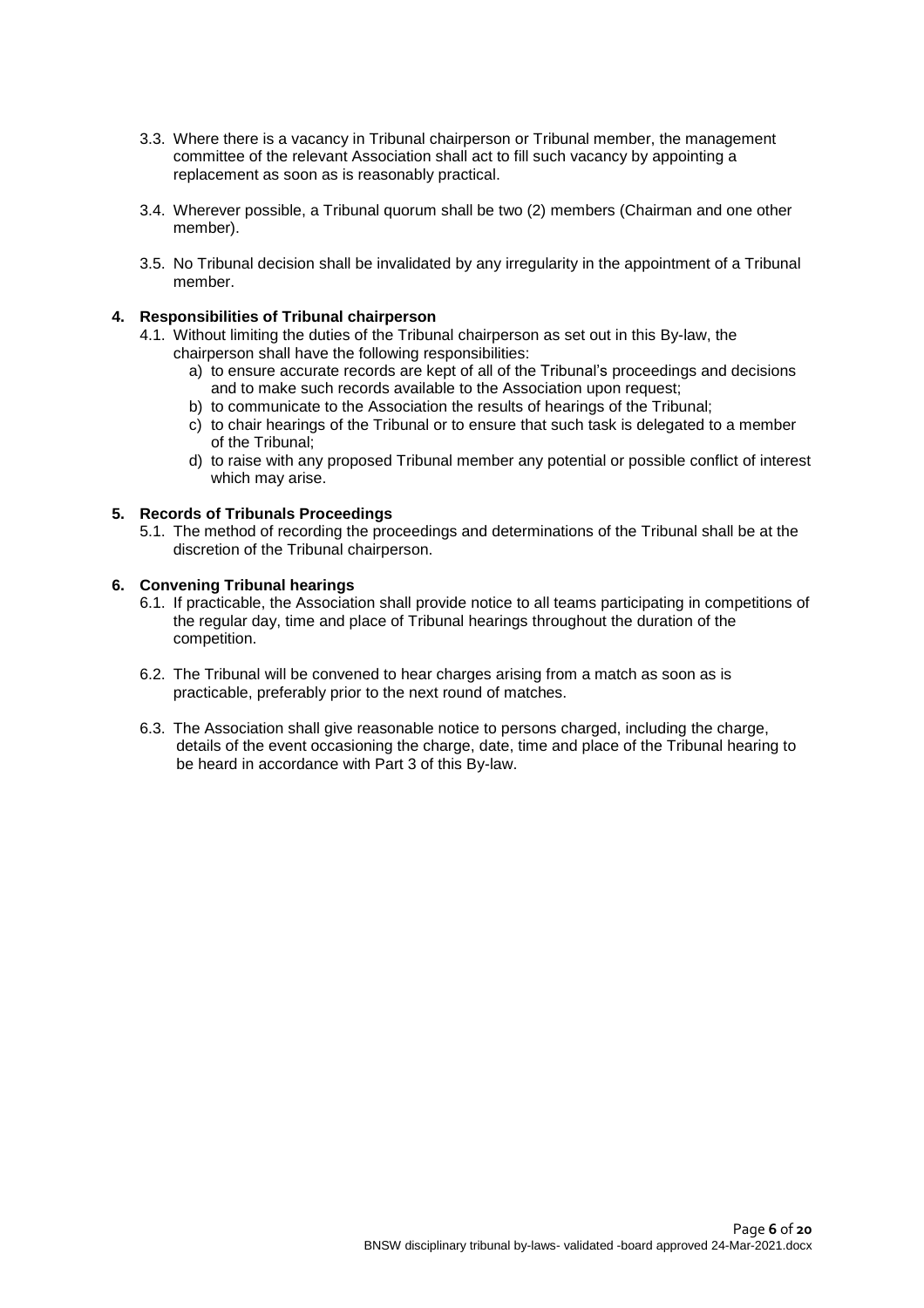# **Part 2 Reports and Notifications**

## **7. Reports by officials**

7.1. Any official who has been so empowered by the relevant Association may report any person, team or club which, in the opinion of the official, has committed an offence under this By-law.

## **8. Investigations**

8.1. Where no report has been made, but an Association or an official of an Association believes an offence may have been committed or the Association receives a letter of complaint, the Association may investigate, or appoint a person to investigate, the alleged offence. If after the investigation there is a recommendation that a report should be made, the Association or the person appointed may make a report. Such a report must be made within a reasonable time of the alleged offence.

## **9. Duties of officials making a report**

- 9.1. Any official who makes a report under clauses 7.1 or 8.1 shall ensure that the Charged Person, team, club, or any other person involved in the report, and other match officials are notified promptly after the report is made.
- 9.2. An official who makes a report under clauses 7.1 or 8.1 shall enter the details of the alleged offence(s) on the report form issued by the Association as soon as possible after the match or other activity, noting all the particulars in connection with the report so that a clear account can be given to the Tribunal when the report is to be dealt with.
- 9.3. An official who makes a report under clauses 7.1 or 8.1 shall lodge a report form with the person nominated by the Association to take charge of reports, or if that is not possible, to leave the report at the stadium or Association office, marked to the attention of that person, as soon as possible after the activity.
- 9.4. In relation to By-Law 9.1-9.3, the Tribunal Chairman will have final determination of whether time elapsed was reasonable.

## **10. Duties of Organising Body Receiving a report**

- 10.1. The Association shall appoint an officer to receive reports made under this By-law and to carry out the duties in connection with such reports ("Tribunal Administrator/Manager").
- 10.2. The Association shall require each team entered in a competition to designate a contact person for notification of reports on the entry form (name, telephone number, email and address).
- 10.3. The Association shall maintain lists of such contact persons registered with the Organising Body.
- 10.4. The Tribunal Administrator/Manager designated under clause 10.1 shall have the following duties:
	- a) to organise the venue, time and day of hearings of the Tribunal;
	- b) to convene hearings of the Tribunal;
	- c) to ensure that three members of the Tribunal are present to deal with any matters referred to it for determination;
	- d) to receive and refer to the Tribunal all material relating to any reports made under this By-law;
	- e) to ensure the availability of all forms required to be used in any proceedings of the Tribunal;
	- f) to notify the Charged Person, team or club, through their designate person ( team secretary or manager), of the date, time and place of any Tribunal hearing;
	- g) if the notification under clause 10.4(f) is made by telephone, to make a written record of the time and details of the telephone conversation;
	- h) if the Charged Person is under the age of 18 years, or otherwise unable to represent him or herself, they need to be advised that they have the right to have an adult (not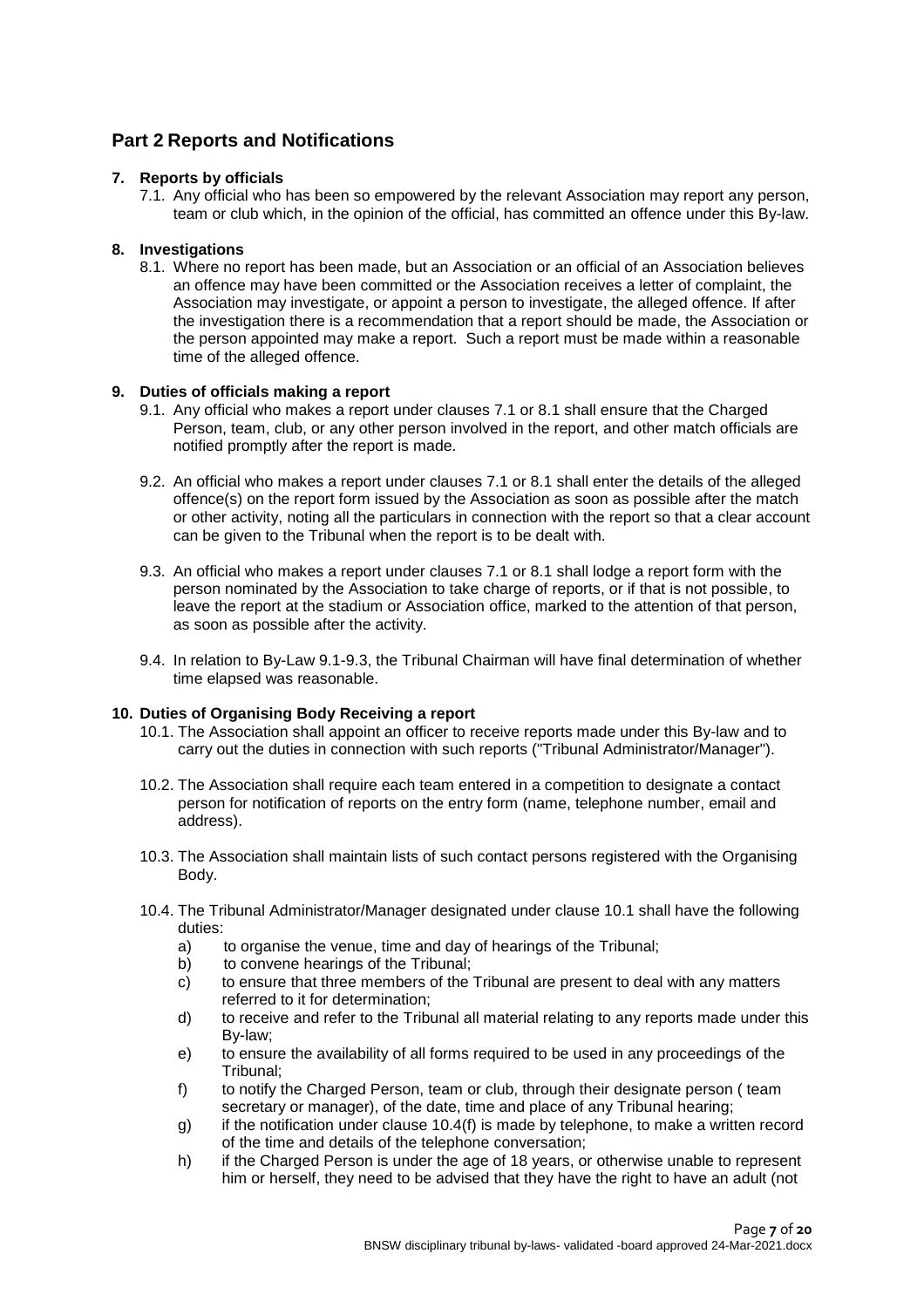being a legal practitioner) with them at the Tribunal hearing, as an adviser, and that the adviser may be allowed to ask questions (determined by the Chairman);

- i) to provide the Charged Person, team or club with a copy of the report form. In carrying out this function the Tribunal Administrator/Manager shall:
	- (i) hand a copy of the report form to the Charged Person (or a representative of a charged team or club) prior to the Charged Person leaving the match / activity venue following the activity out of which the report was made; or
	- (ii) send a copy of the report form to the Charged Person, team or club at the address of the team secretary or manager as collected under clause 10.2 above, as soon as possible after the date of the report being lodged by the official with the Organising Body; or
	- (iii)make a copy of the report form available for collection by the Charged Person, team or club and notify the team secretary or manager of the requirement to effect such collection.
- j) notify the reporting official and any other officials or witnesses required to be in attendance, of the date, time and place of the Tribunal hearing. Where such reporting official is under 18 years of age or has a disability which prevents them from adequately representing themselves, they are to be advised that they have the right to have an adult with them at the Tribunal hearing, as an adviser, and that the adviser shall be allowed to ask questions.
- k) notify each of the above persons of the consequences of non-attendance at a Tribunal hearing and the procedure to be followed in each case;
- l) notify the chairperson (or his/her delegate) of the Tribunal that a report has been received, and to deliver to the chairperson (or his/her delegate) of the Tribunal the report form and any other information relevant to the case; and
- m) ensure sufficient report forms are available to officials at competitions conducted by the Organising Body and that officials are aware of the availability of such forms

## **11. Period between Report & Tribunal hearing**

- 11.1. A Charged Person, team or club shall be entitled to participate in basketball competitions conducted by the Association until such time as the Tribunal has heard and determined the report, unless the tribunal manager or the competition manager deems it unsafe for a Charged person, the team, or the club, to continue participating based on the nature of the allegations (any potential charges that carry 52 weeks or greater).
- 11.2. If the tribunal manager or competition manager deems it unsafe for a charged person, team or club, to continue participating, they shall notify the relevant party(s) in writing that they remain suspended from all Association activities and/or from relevant venues until the matter is finalised (maximum interim suspension period of 14 days). Any suspension or other penalty that is ultimately imposed by a tribunal must be backdated in accordance with article 16.5.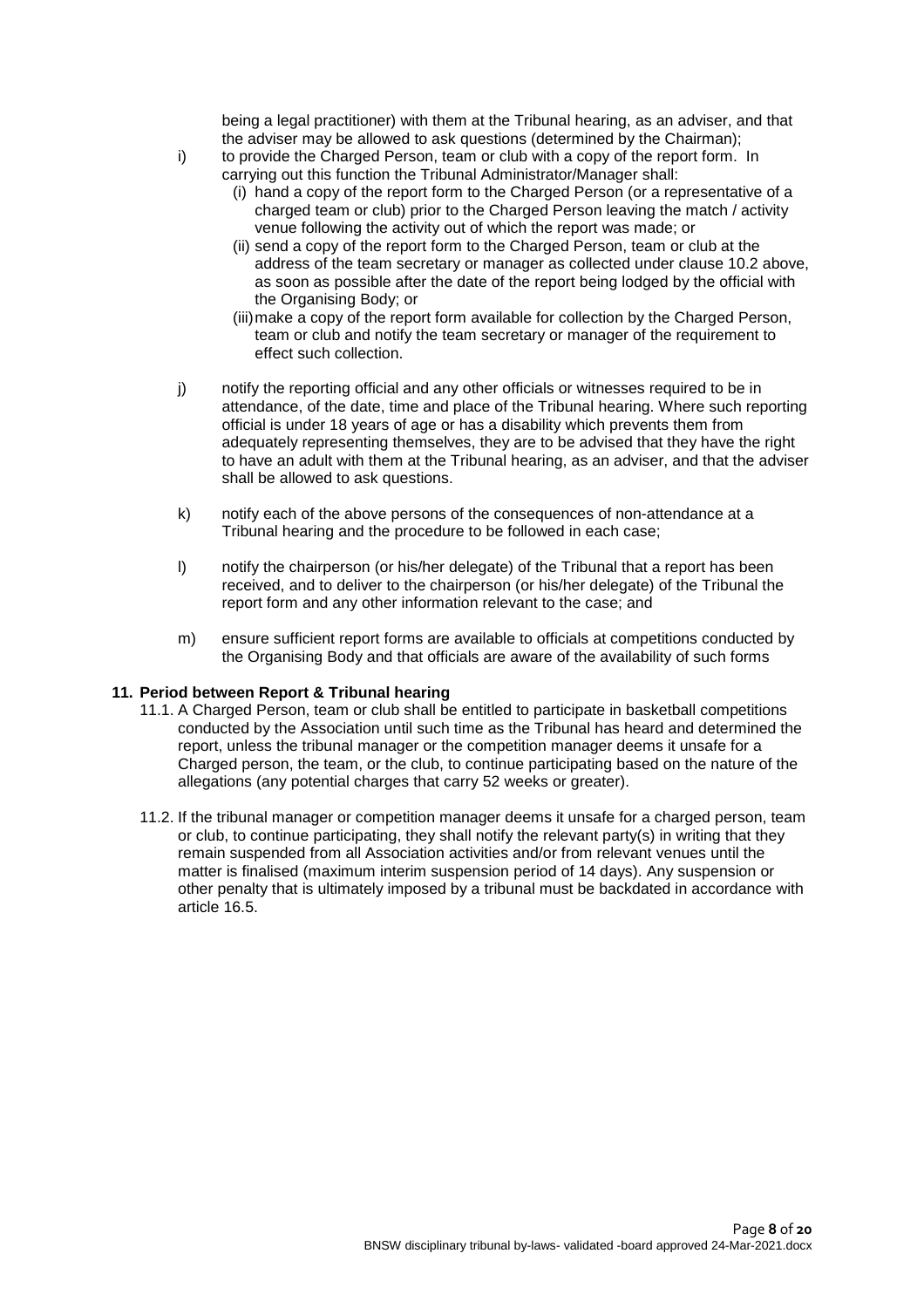# **Part 3 Conduct of Tribunal hearing**

## **12. Attendance at Tribunal hearings**

- 12.1. The following persons shall be required to attend a Tribunal hearing conducted under this By-law:
	- n) the Charged Person;<br>o) the president, secreta
	- the president, secretary or other delegate representing a charged team or club;
	- p) the reporting official(s);
	- q) any other person involved in the report;
	- r) witnesses as indicated by the reporting official or Charged Person to be notified by the officer designated under clause 10.1;
	- s) any witness required by the Tribunal or the Association.
- 12.2. The following persons shall be entitled to attend a Tribunal hearing as appropriate:
	- a) any player of a charged team or club;<br>b) witnesses called to give evidence by a
	- witnesses called to give evidence by a Charged Person, team or club;
	- c) witnesses called to give evidence by the reporting official(s);
	- d) any adult adviser to a Charged Person or reporting official.
- 12.3. The following persons shall be entitled to attend a Tribunal hearing with the permission of the Tribunal:
	- a) Association representatives;
	- b) Approved representatives of the media;
	- c) Any other person.
- 12.4. Legal representatives or advocates are permitted to attend the Tribunal but cannot speak on behalf of the Charged Person but can only advise their respective Charged Person or witness.

# **13. Non-attendance at Tribunal hearings**

- 13.1. If any Charged Person (or representative of a charged team or club) fails to attend a Tribunal hearing without reasonable cause, the hearing may proceed and a determination made by the Tribunal in the absence of the Charged Person, team or club, provided that the Tribunal is satisfied that all notification procedures under this By-law have been followed.
- 13.2. A Charged Person, team or club or reporting official may apply to the Tribunal Administrator/Manager for an adjournment if there are compelling circumstances which warrant such steps being taken to avoid costs, hardship or significant inconvenience to the Charged Person, team or club. This will be at the discretion of the Tribunal Administrator/Manager (or the Tribunal if already convened) and if the application is granted a new date shall be fixed.
- 13.3. A Charged Person who is unable to attend a Tribunal hearing shall be entitled to appoint a representative (who is not a legal practitioner) to appear in his/her place if that Charged Person intends on pleading guilty, subject to the Tribunal receiving a letter of consent from the Charged Person containing the person's guilty plea to the charges and a statement that person would have given to the Tribunal had he or she attended the hearing.
- 13.4. If any witness fails to attend a Tribunal hearing, the hearing may continue in their absence.
- 13.5. If a reporting official fails to attend a Tribunal hearing without reasonable cause, the hearing may proceed and a determination made by the Tribunal in the absence of the reporting official, provided that the Tribunal is satisfied that all notification procedures under this Bylaw have been followed.
- 13.6. If a reporting official or Association official inadvertently fails to carry out any duties listed in clause 10, the charges shall not be dismissed, but the hearing may be adjourned to allow the omission to be rectified. Where appropriate, the Tribunal shall take the failure into account and make suitable allowance.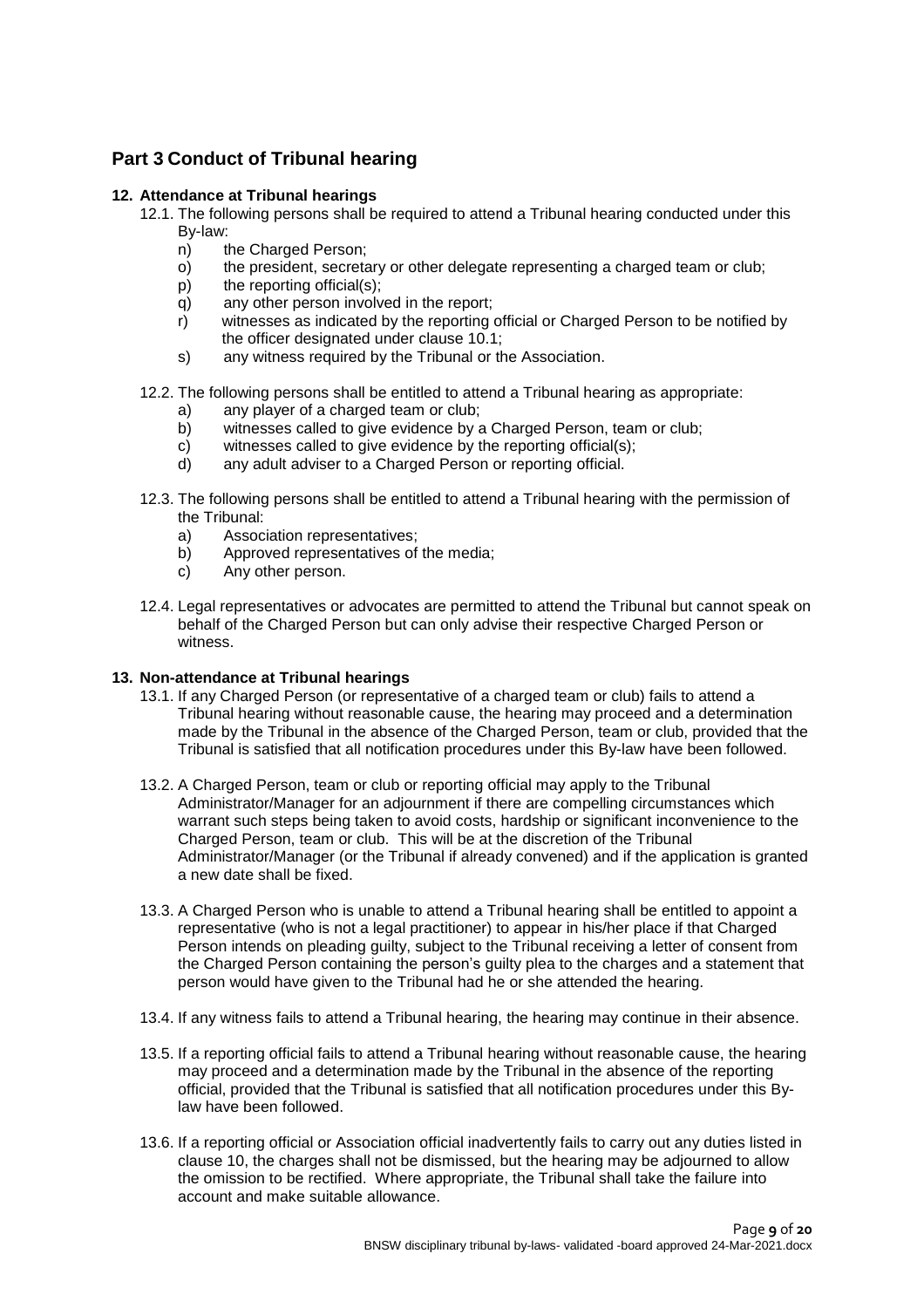## **14. Tribunal hearing Conducted Via Teleconference**

14.1. A Charged Person, team, club or the reporting official may apply to the Tribunal chairperson to have a Tribunal hearing conducted by telephone conference call or other technology if there are compelling circumstances which warrant such steps being taken to avoid costs, hardship or significant inconvenience to the Charged Person, team or club. In all other respects the procedure of the Tribunal hearing shall be conducted in accordance with this By-law.

## **15. Procedures of the Tribunal**

- 15.1. For the purpose of this clause 15, a reference to a Charged Person includes a reference to the representative(s) of a charged team or club.
- 15.2. In the event of a team or club being reported, one (1) member of the team or club shall act as spokesperson for the team or club provided that an individual member of that team or club may elect to speak on their own behalf.
- 15.3. At the commencement of a hearing, the chairperson shall identify the members of the Tribunal and determine whether the Charged Person is present to answer the charge(s) set out in the report.
- 15.4. The Charged Person shall be asked whether they accept the members of the Tribunal as impartial and independent, or whether they wish to raise any objection in relation to any member. If the objection is found by the Tribunal to be valid, then the Tribunal member shall stand down for the duration of the hearing.
- 15.5. The Charged Person and the reporting official(s) shall be notified of their right to remain in the hearing until all evidence is presented but not to be present whilst the Tribunal considers its findings and determines an appropriate penalty (if any).
- 15.6. The chairperson shall advise all those persons present of the method of recording the hearing.
- 15.7. The charge(s) as contained in the report shall be read out in the presence of all persons eligible to be present.
- 15.8. The Charged Person shall be asked whether the charge is understood and the reporting official asked whether the charge correctly represents their intention.
- 15.9. The Charged Person shall be asked to indicate whether they:
	- a) Admit the charges;
	- b) Admit part of the charges but wish to bring other evidence;
	- c) Deny the charges.
- 15.10. If the Charged Person admits the charge(s), the chairperson may read a short summary of the facts, admit the reporting official's evidence (written/verbal) and no witnesses need be called to give evidence unless the Tribunal requires it.
- 15.11. If the Charged Person admits part of the charges the chairperson may read a short summary of the facts and ask the Charged Person to identify what is admitted. Those facts will then be accepted by the Tribunal and no witnesses need be called to give evidence on those matters unless the Tribunal requires it.
- 15.12. If the Charged Person denies the charges then the chairperson shall ask all witnesses except the reporting official(s) and the Charged Person (and their advisers if appointed in accordance with this by-law) to leave the room and to wait to be called to give their evidence. An adviser may not also be a witness.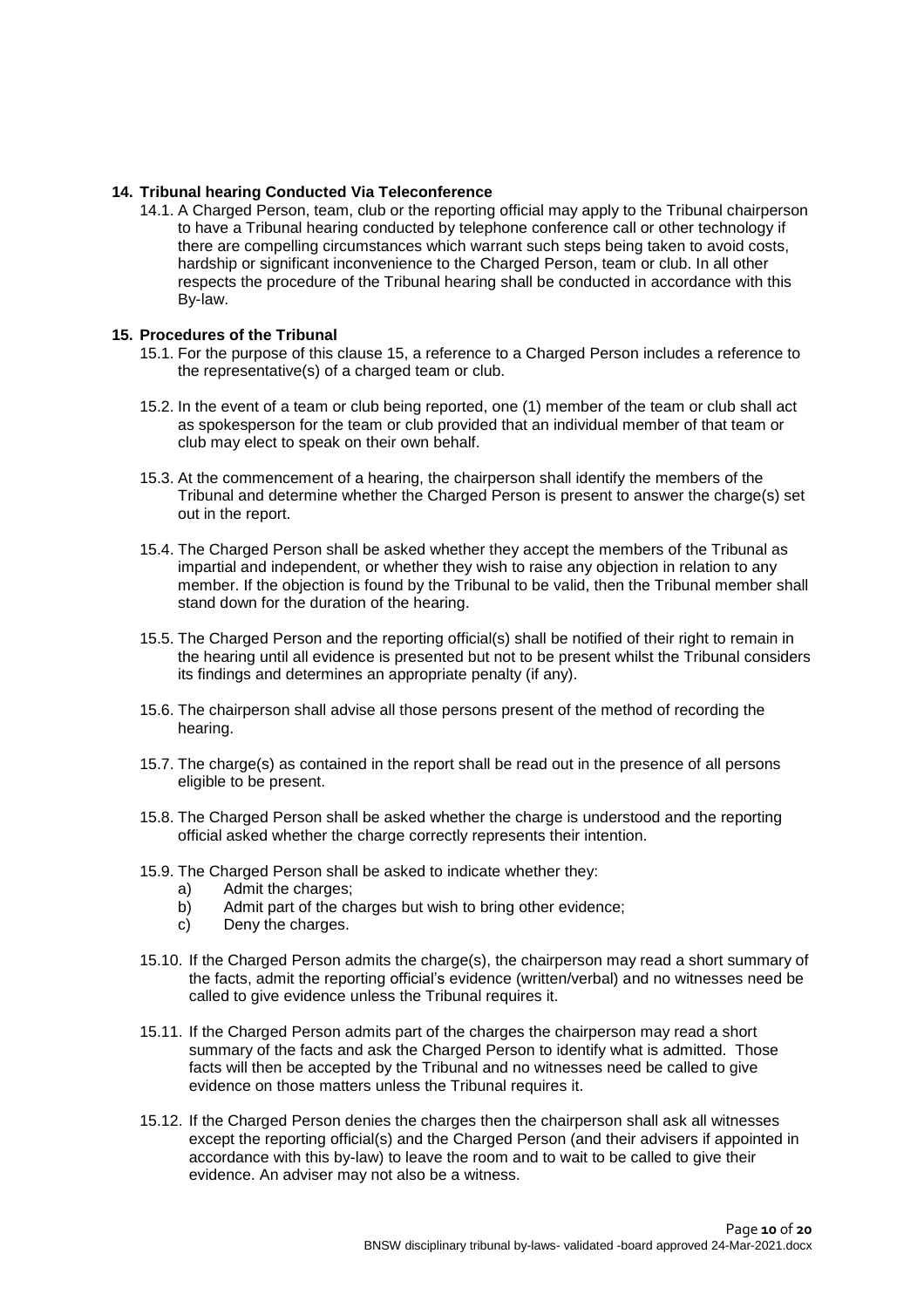- 15.13. The reporting official (or the adviser to a reporting official who is a minor if that official is not able to continue giving evidence due to circumstances beyond the reporting officials control). Shall proceed to give evidence and the witnesses of the reporting official(s) shall be called upon to give his/her evidence in turn, subject to the approval of the number of witnesses to be called by the Tribunal in its discretion. The Charged Person or his/her adviser may ask questions of the reporting official or any witness called.
- 15.14. Each witness shall be entitled to leave the Tribunal hearing after giving evidence unless otherwise directed by the Tribunal. Witnesses shall be entitled to remain in the hearing room after giving evidence with the permission of the Tribunal.
- 15.15. The Charged Person shall then be entitled to present their defence. Witnesses may be called subject to the approval of the number of witnesses to be called by the Tribunal in its discretion. Reporting officials or the adviser (only under the circumstances where the minor reporting official is unable to continue may ask questions of the Charged Person or any witness called.
- 15.16. The Tribunal is empowered to question any person giving evidence.
- 15.17. Where a person exercises their right to have an adult adviser present in accordance with this by-law, an opportunity for consultation shall be provided.
- 15.18. Video evidence may be presented at the absolute discretion of the Tribunal.
- 15.19. At the conclusion of all of the evidence and submissions the chairperson shall ask the Charged Person, the reporting official and all other persons present to leave the hearing room while the Tribunal considers its findings.
- 15.20. If the Tribunal is not satisfied that a particular charge has been proved, but is satisfied that a lesser charge has been established, then the Tribunal may find such lesser charge established and shall apply a penalty applicable to the lesser charge.
- 15.21. Where it appears to the Tribunal that the reporting official has made an error in laying the wrong charge or omitted charges that should have been laid, the Tribunal may amend the charges and proceed to make a finding. Further, the Tribunal has the right to direct that a person other than the Charged Person be charged with an offence under this by-law on the basis of evidence presented before it during the course of conducting a hearing.
- 15.22. Where charges have been amended under clause 15.21, the Tribunal shall adjourn the hearing unless the Charged Person consents to it proceeding at that time.
- 15.23. The Charged Person, reporting official and any witnesses may be present when the decision of the Tribunal is given by the Tribunal chairperson. If the Charged Person is not present the Tribunal chairperson shall ensure that the decision is conveyed to the Charged Person by the most expedient means.
- 15.24. Subject to clause 15.20, if the Tribunal is satisfied that a charge has been established on the balance of probabilities (i.e. more probable than not) it shall find the charge proved. Otherwise the charge shall be dismissed.
- 15.25. If a charge has been found proven by the Tribunal the Charged Person shall be informed of the finding. Any previous convictions against the Charged Person should then be laid before the Tribunal.
- 15.26. The Charged Person is then given the right to make a final statement in relation to previous convictions or other mitigating circumstances before being asked to leave the room a second time. The Charged Person may, with the consent of the Tribunal Chairman, call witnesses or submit written statements or references for consideration by the Tribunal on the decision of penalty.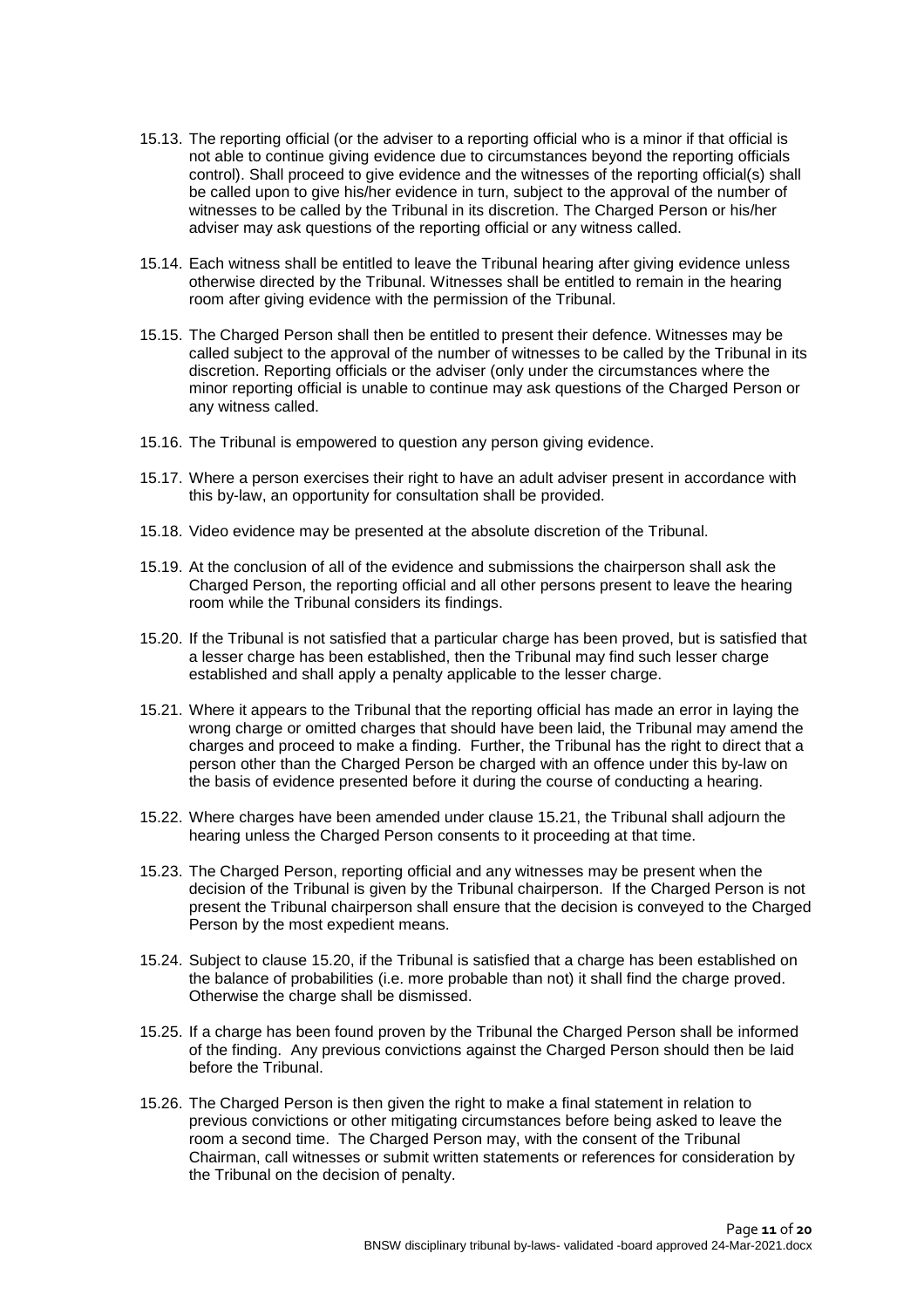- 15.27. The Tribunal shall then determine the penalty to be imposed (if any) and shall recall the Charged Person and reporting official to advise them of the penalty.
- 15.28. The Tribunal is not obliged to give reasons for any decision made by it under this By-law.
- 15.29. A Charged Person who has been convicted of an offence and received a penalty under this By-law shall not play, coach (this may include the act of training), referee or otherwise take part in basketball activities as directed by the Tribunal until the penalty has been served to the satisfaction of the Association. However a decision of the Tribunal does not prevent a person carrying out duties directly related to their employment.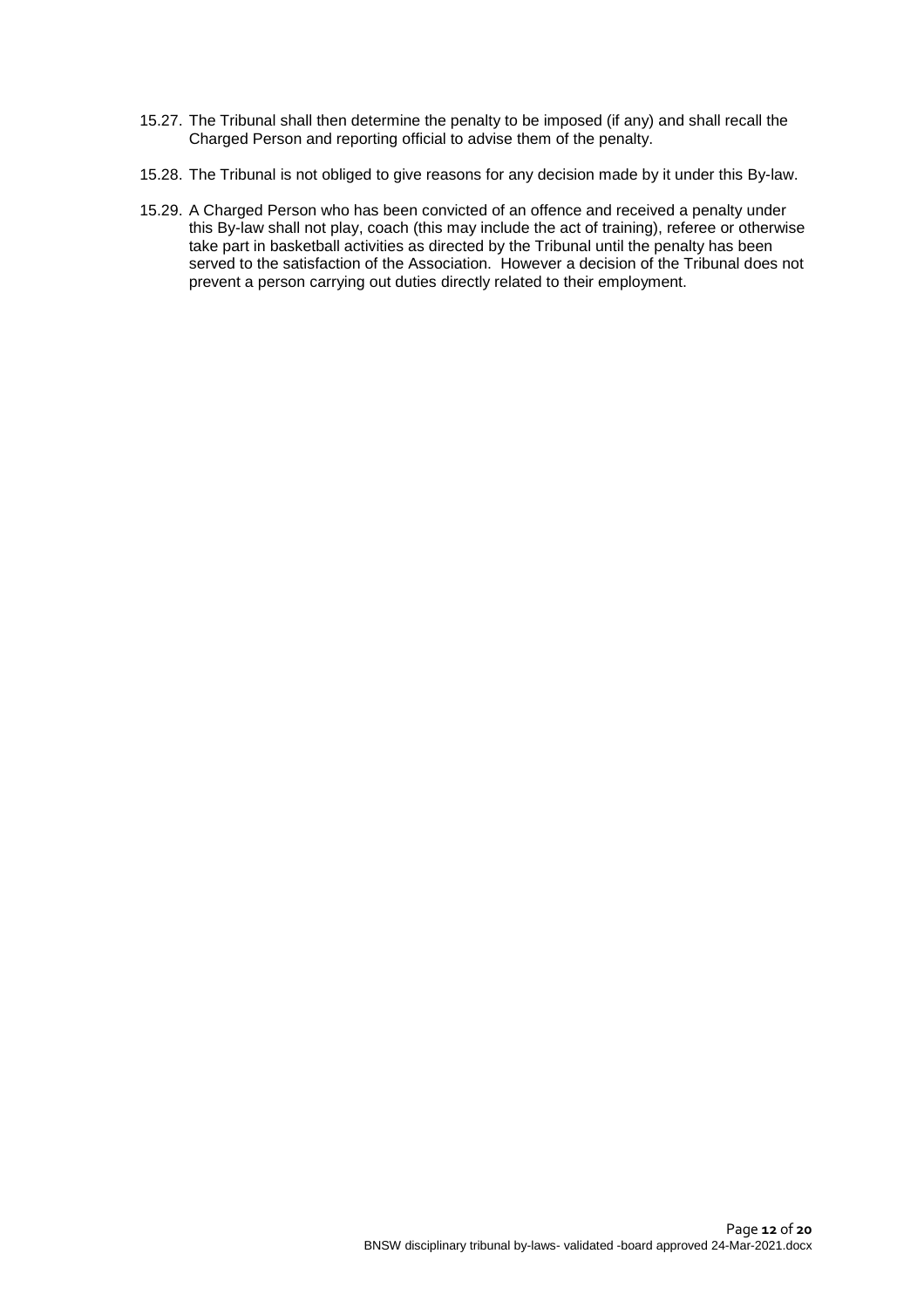# **Part 4 Offences and Penalties**

- 16.1. Clause 16.3 sets out the standard offences and maximum penalties to be applied where a charge has been established by a Tribunal.
- 16.2. For the purposes of this By-law, penalties for many offences which are established by a Tribunal shall be divided into two separate categories:
	- (a) penalties for offences involving persons other than officials ("Group A offence"); and
	- (b) penalties for offences involving an official ("Group B offence")
- 16.3. Offences and penalties

## **Procedural**

- 1. Failure to attend Tribunal without proper cause when notified A maximum of twenty (20) weeks
- 2. Failure to co-operate in, or hindering an investigation or hearing under these by-laws A maximum of twenty (20) weeks
- 3. Participating in the game of basketball whilst under suspension. A minimum of two (2) weeks, maximum of six (6) weeks per game plus the suspension period.

## **Behavioural**

- 4. Disputing Decisions of a referee A maximum of six (6) weeks
- 5. Unsportsmanlike behaviour A maximum of six (6) weeks (throwing water bottle, kicking stand or bin for example) But not limited to.
- 6. Code of conduct breach A maximum six (6) weeks
- 7. Conduct that brings the game of basketball into disrepute. A maximum of twenty (20) weeks (dummy spit with swearing and aggressive behaviour and could involve being involved in a melee/brawl/fight)
- 8. Obscene gestures A - A maximum of ten (10) weeks B – A maximum of twenty (20) weeks
- 9. Obscene language (which may include abusive or insulting language or language that vilifies – comments regarding race, sexuality or religion) A - A maximum of ten (10) weeks B – A maximum of twenty (20) weeks
- 10. Putting a person in fear of impending danger/violence A - A maximum of fifty two (52) weeks B – A maximum of one hundred and four (104) weeks.
- 11. Intimidating or bullying a person or attempting to do so A maximum of fifty two (52) weeks
- 12. Public criticism of officials, coaches or players related to basketball activities A maximum of twenty (20) weeks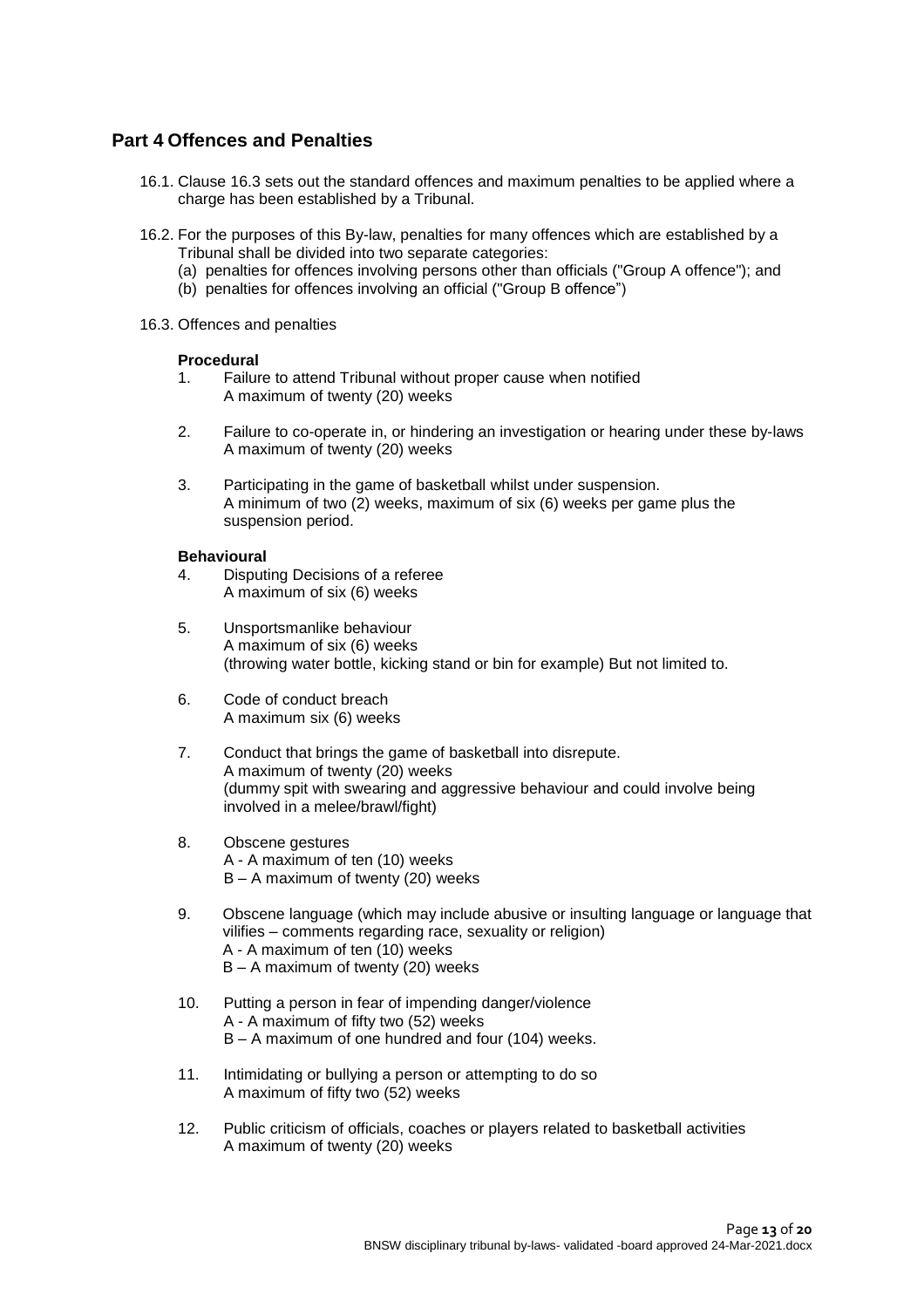## **Technical/Physical**

- 13. Attempting to trip A - A maximum of ten (10) weeks. B – A maximum of twenty (20) weeks.
- 14. Tripping A - A maximum of ten (10) weeks. B – A maximum of fifty two (52) weeks.
- 15. Attempting to strike (fist, hand, object, head, this includes pushing chesting up, elbowing, kicking, hipping and kneeing) A - A maximum of ten (10) weeks B – A maximum of fifty two (52) weeks.
- 16. Striking (fist, hand, object, head, this includes pushing chesting up, elbowing, kicking, hipping and kneeing) A - A maximum of fifty two (52) weeks. B – A maximum of life
- 17. Fighting

A – Two or more players involved a maximum of twenty (20) weeks. The melee rule applies when a fracas develops (e.g. pushing, wrestling, scragging) between 3 or more players. See Charge 21

- 18. Spitting A - maximum of twenty (20) weeks. B – maximum of fifty two (52) weeks.
- 19. Moving under an air borne player (tunnelling) A - maximum of one hundred and four (104) weeks.
- 20. Deliberately endangering the safety, health, of the players, spectators, officials (incidents involving blood/body fluids) Maximum penalty life
- 21. Melee

Is an incident involving three or more players who are pushing, shoving or otherwise struggling with one another and which , in the opinion of an official believes it brings the game of basketball into disrepute or prejudices the interests or reputation of the competition in which the game is being played.

A – Three or more players involved a maximum of twenty (20) weeks.

- 22. Coaching, refereeing, playing, score bench duties while under suspension A - Minimum penalty: 2 weeks per game plus the suspension period A - Maximum penalty: 5 weeks per game plus the suspension period
- 16.4. Where charges arising from one particular incident are heard together and the Tribunal finds the person or team guilty of more than one offence, it may impose a single penalty, being not more than the maximum penalty for the total maximum penalties of the offences, or it may impose individual penalties for each offence.
- 16.5. A penalty handed down under this clause shall commence from the date of the Tribunal finding unless otherwise expressly directed by the Tribunal. Penalties should wherever possible be expressed to be calendar weeks as opposed to number of matches. The Tribunal has a discretion to rule that a penalty will be suspended for the number of weeks which fall between seasons or during any season break or for other reason such as intended absence of the person overseas or interstate.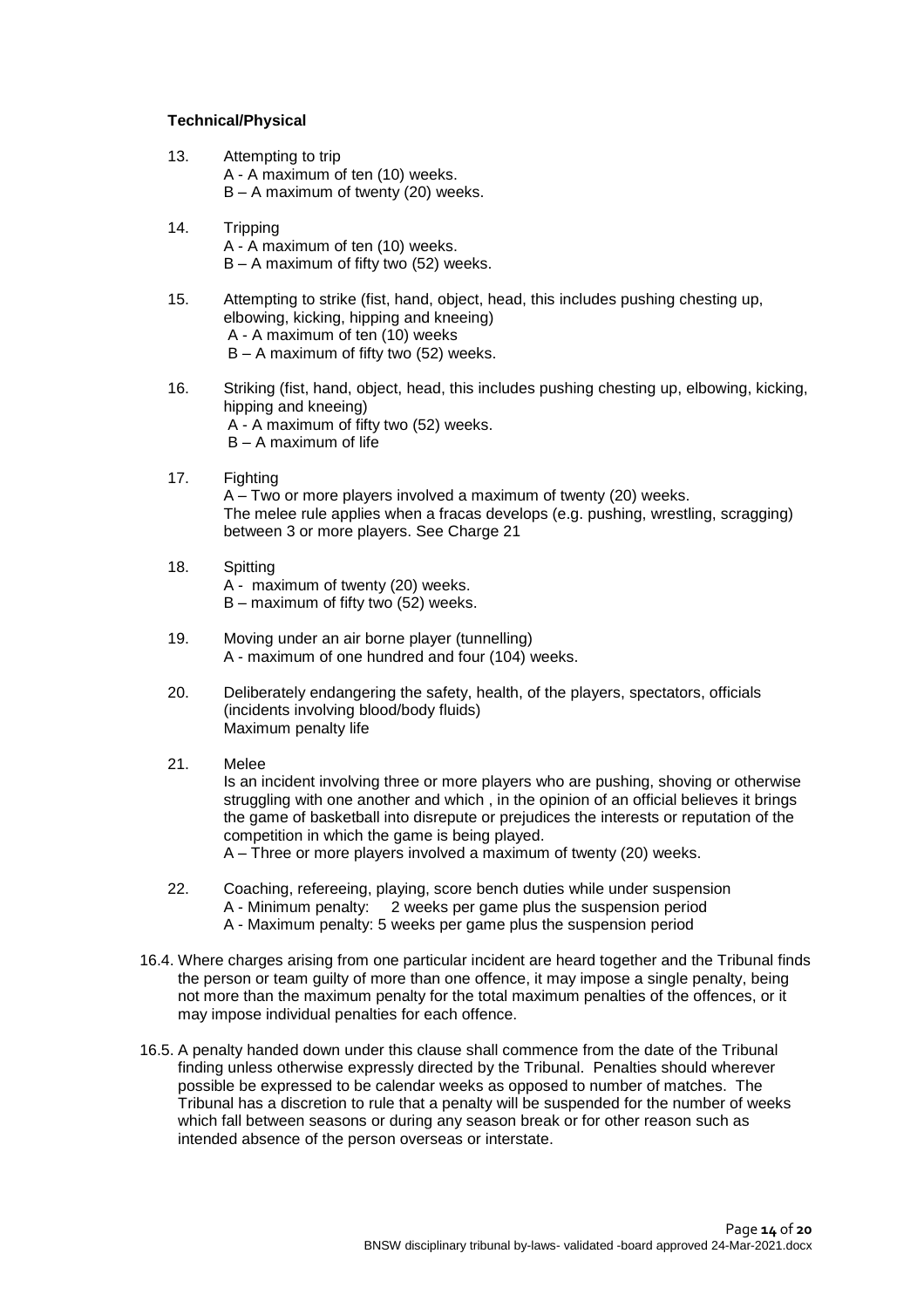- 16.6. Where a Tribunal imposes more than one period of suspension, it may impose them to be served concurrently or cumulatively or partly concurrently and partly cumulatively.
- 16.7. Persons on a first offence shall have this taken into account when assessing the penalty to be handed down.
- 16.8. A Tribunal may take into account a Charged Person's prior convictions in determining a penalty to be handed down provided the penalty does not exceed the maximum penalties assigned to offences under clause 16.3.
- 16.9. The Tribunal has a discretion to rule that a penalty apply only in relation to a particular competition, however this shall only be done in exceptional circumstances.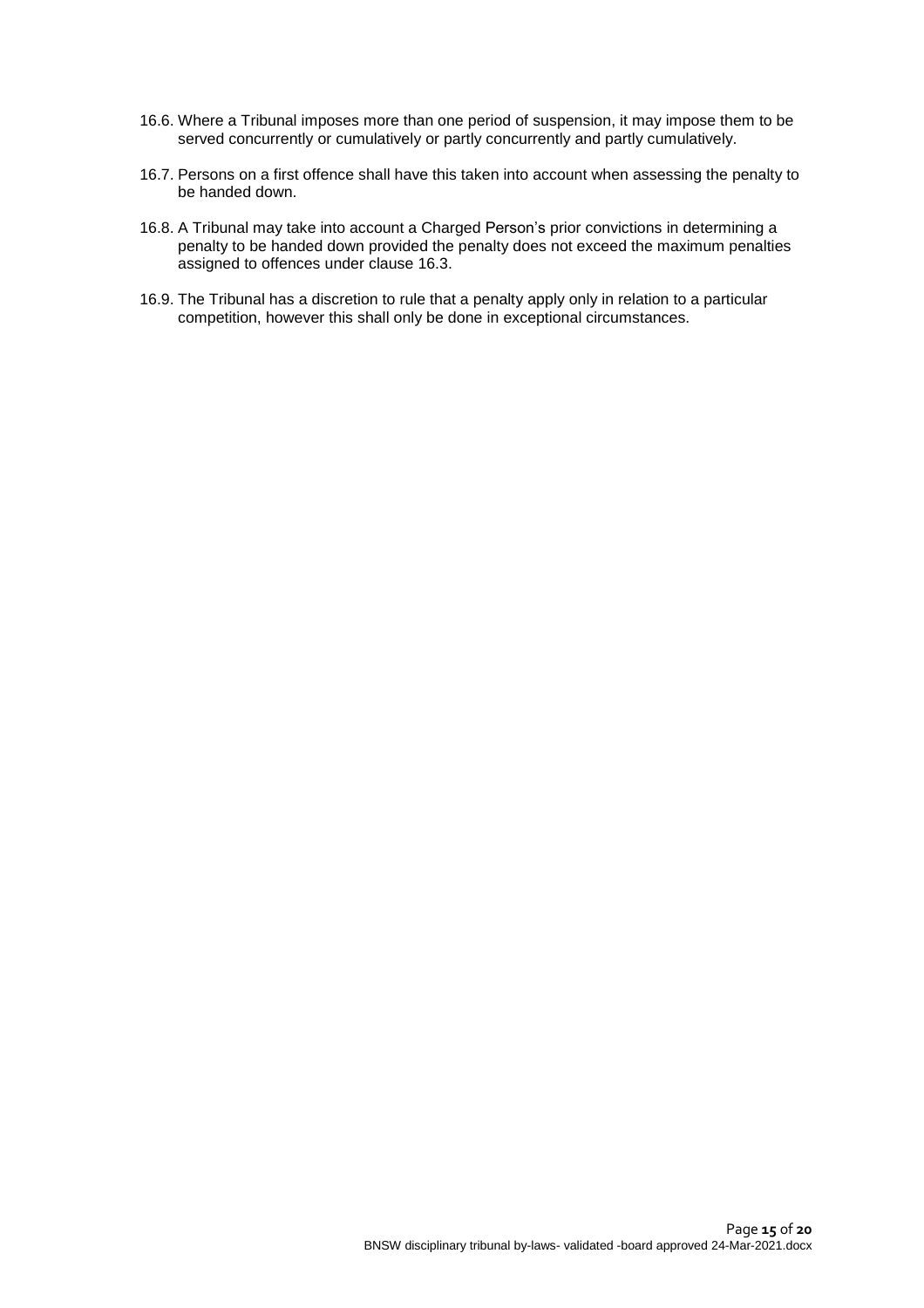# **Part 5 Administrative Tribunals**

[This clause provides for the handing down of penalties without the need for a Tribunal hearing and may be implemented by Associations who wish to provide such an option for Charged Persons, teams and clubs]

- 17.1. If a person is charged with an offence carrying a maximum penalty of ten weeks or less, and;
	- a) is not a minor or is a minor and his/her parents consent; and

b) has not been found to have committed an offence under this by-law within the last 12 months

the matter can be dealt with by an administrative tribunal.

- 17.2. Where
	- a) a Charged Person is not a minor;
	- b) and is charged with an offence carrying a maximum penalty of twenty weeks or less; and
	- c) the Association believes that circumstances exist that mean the matter can appropriately be dealt without proceeding to a Tribunal.

the matter may be dealt with by an administrative tribunal.

17.3. A person:

a) charged with an offence that has not been dealt with by an administrative tribunal under clauses 17.1 or 17.2; or

b) who has rejected a penalty of the administrative tribunal under clause 17.6

must be dealt with by the Tribunal.

- 17.4. An administrative tribunal shall consist of:
	- a) The Tribunal Administrator/Manager for the relevant competition; and
	- b) The secretary or administrator for the relevant competition.
- 17.5. When a report is received that is to be dealt with under clauses 17.1 or 17.2 the administrative tribunal shall meet and determine a penalty. The Charged Person shall be notified as soon as practicable following the meeting of the administrative tribunal of:
	- a) reasons why the charges have been dealt with by administrative tribunal;
	- b) the penalty;
	- c) their right to accept or reject the penalty proposed by the administrative tribunal.
- 17.6. The Charged Person shall be required to notify the Association of their acceptance or rejection of the penalty within five working days of notification. If the penalty is accepted by the Charged Person the penalty shall be enforced with no right of appeal.
- 17.7. If the penalty is not acceptable to the Charged Person the matter shall be referred to the Tribunal and be treated in the same manner as any other charge.
- 17.8. If the Charged Person fails to indicate acceptance or rejection of the administrative penalty in writing to the Association within five working days of notification, the administrative penalty will automatically be invoked.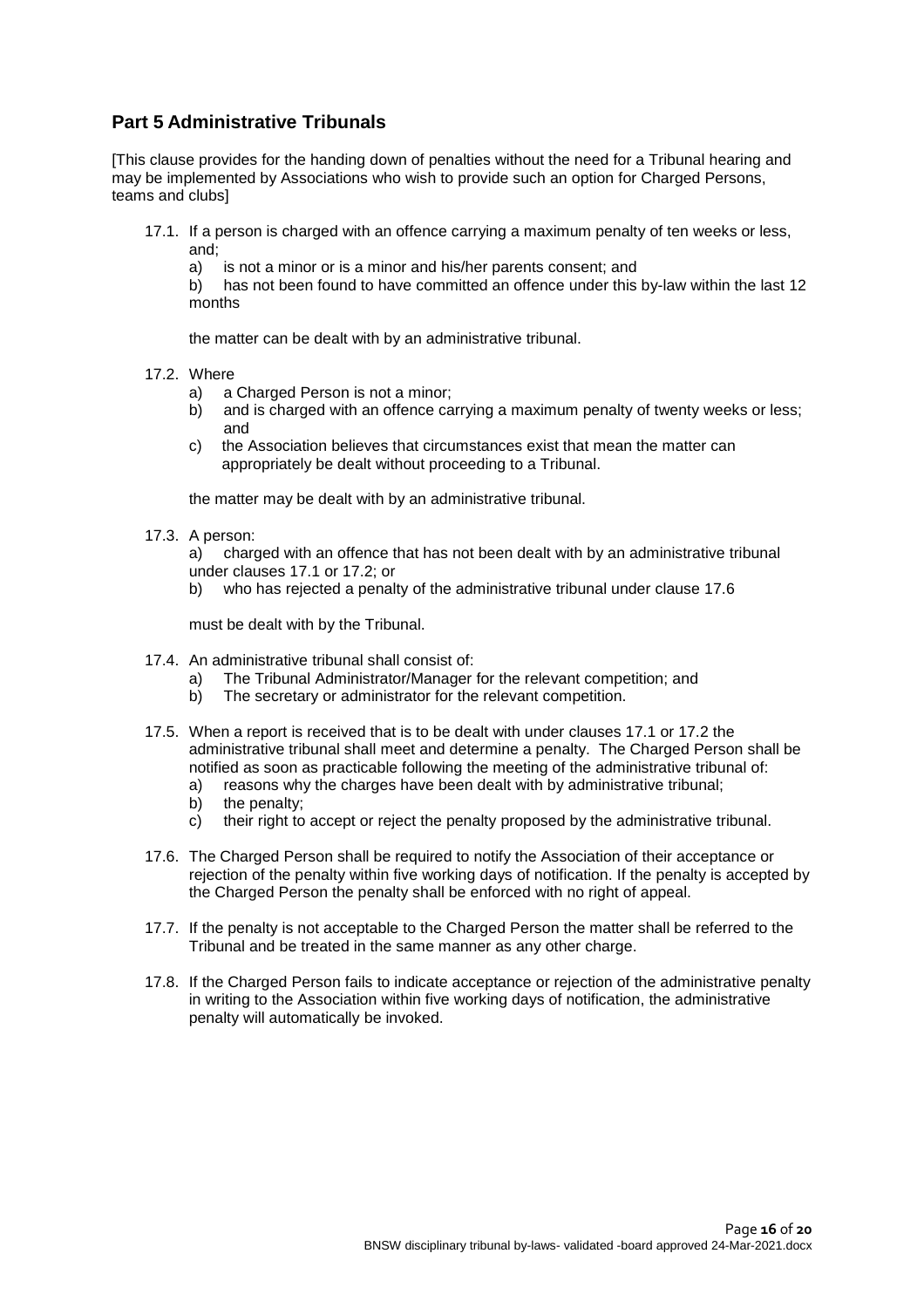# **Part 6 Appeals**

## **18. Right of Appeal**

- 18.1. The decision of an administrative tribunal that is invoked under clause 17.8 can only be appealed if the Charged Person ("Appellant") satisfies the Appeals Officer of the Organising Body, or their nominee, in that person's sole discretion, that the Appellant did not receive the notice issued under clause 17.5.
- 18.2. There shall be no appeal from a decision of the Tribunal unless the Charged Person ("Appellant") satisfies the Tribunal Administrator/Manager of the Association, or their nominee, in that person's sole discretion, that one or more of the following grounds of appeal is satisfied:
	- a) that significant new or additional evidence has become available, which is likely to make a material difference to the decision of the Tribunal;
	- b) that the penalty imposed by the Tribunal is not in accordance with the provisions of this By-law; or
	- c) that the Tribunal failed to follow procedures or requirements of this By-law to the significant detriment of the person seeking the appeal.
- 18.3. The Association may appeal a decision of the Tribunal on the grounds that the penalty imposed by the Tribunal is inadequate or that new evidence has come to hand that may prove guilt/innocence.

# **19. Notice of Appeal**

- 19.1. A person seeking to appeal a decision under clause 18.1 or 18.2 must:
	- a) lodge a notice stating full details of charges and results thereof and stating in full the grounds of appeal with the Appeals Officer within fourteen (14) days of the notification of a determination of a Tribunal hearing ("Notice of Appeal").
	- b) pay the appeal fee to the Tribunal Administrator/Manager when lodging the Notice of Appeal, which shall be \$110.00 (including GST) (the appeal fee does not apply in the case of appeals by minors and may be waived in the discretion of the Tribunal Administrator/Manager).
- 19.2. An Appellant shall be notified as soon as is reasonably possible after receipt of the Notice of Appeal as to whether an appeal hearing is to be granted and the time, date and place of the Appeal hearing, in the event that it is granted.

# **20. Appeal Tribunal**

- 20.1. If an appeal hearing is granted, the Appeals Chairman shall convene an Appeal Tribunal to hear and determine the appeal in accordance with this By-law or hear the matter as a single member Tribunal.
- 20.2. An Appeal Tribunal may consist of just the Appeals Chairman or any additional persons they deem appropriate to the circumstances. Members of an Appeal Tribunal will preferably have experience in hearing and determining disciplinary matters in sport, however need not have any particular experience with the sport of basketball.
- 20.3. Tribunal members who were not involved in the original hearing of the matter shall be eligible to sit on an Appeal Tribunal.

# **21. Serving of Tribunal Penalties**

- 21.1. Subject to clause 21.2(b), where the Tribunal imposes a penalty that prevents the Appellant from participating in a match, the appellant shall serve that penalty pending the determination of the appeal.
- 21.2. Subject to clause 21.3, the Appeals Chairman may of their own motion or upon application of the appellant:
	- a) that an appeal be adjourned;
	- b) a stay of the execution of the penalty imposed by the Tribunal pending the determination of the appeal.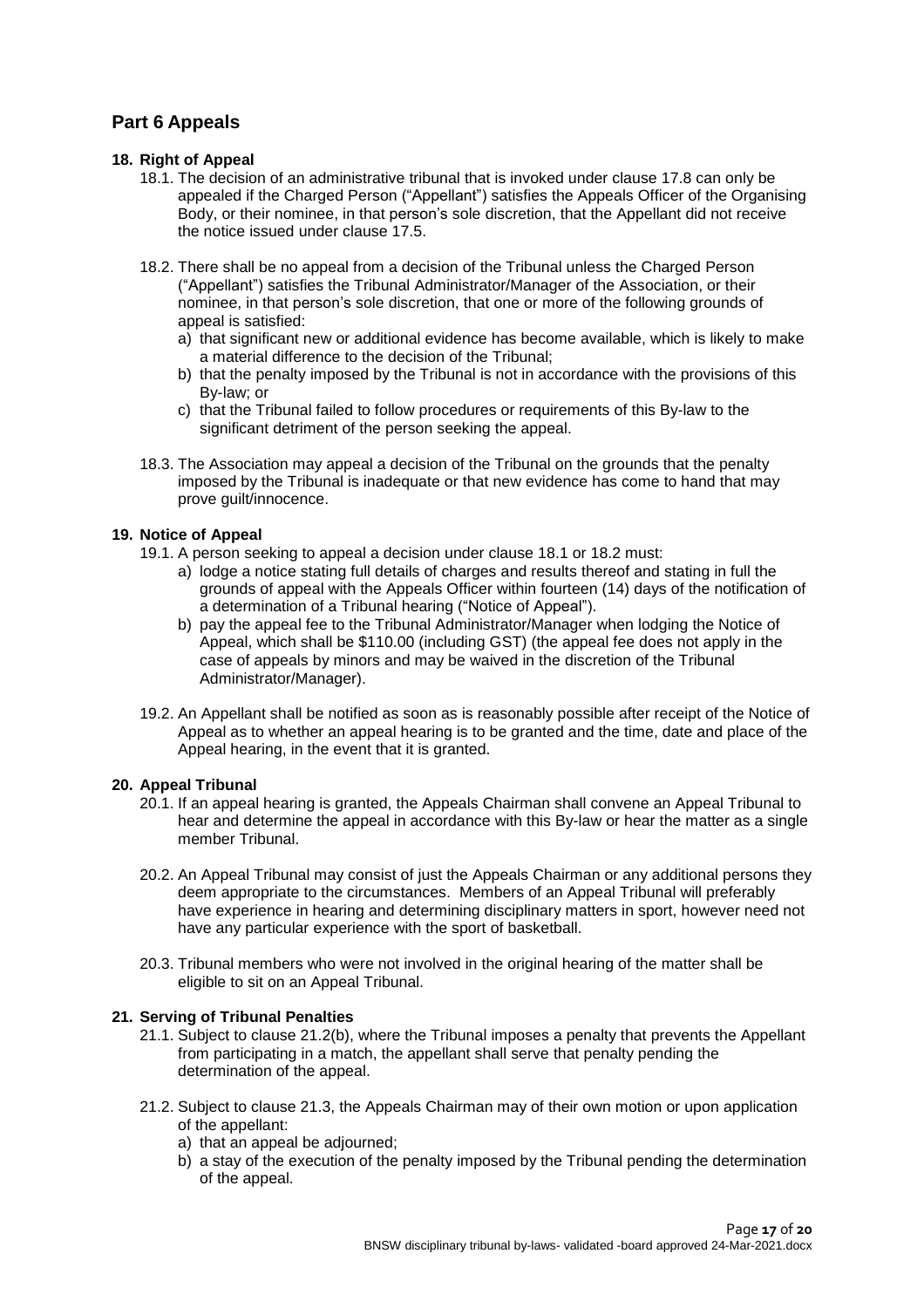- 21.3. The Appeal Tribunal shall make an order under clause 21.2(b) only where it is satisfied that there are exceptional and compelling circumstances that make it harsh and unconscionable if such an order was not made. In determining that question, the Appeals Tribunal shall without limitation have regard to:
	- a) the merits of the appeal and the Appellant's prospects of success;
	- b) the interests of other teams, clubs and players; and
	- c) the effect on the results of the competition.

## **22. Proceedings of Appeal Tribunal**

- 22.1. The Appeal Tribunal and persons appearing before it are bound by the same procedures under this By-law as if the Appeal Tribunal was a Tribunal hearing a matter at first instance.
- 22.2. The Tribunal Administrator/Manager shall forward records of the Tribunal hearing in which the matter the subject of the Appeal was heard at first instance to the chairperson of the Appeal Tribunal.
- 22.3. The Appeal Tribunal shall have the discretion to conduct the hearing as a complete rehearing or to limit the hearing to consideration of the ground(s) of appeal relied upon by the Appellant under clause 18.2.
- 22.4. An Appeal Tribunal shall have the power to:
	- a) dismiss the appeal;
	- b) uphold the appeal;
	- c) impose any of the penalties set out in Part 4 of this By-law.
	- d) reduce, increase or otherwise vary any penalty imposed by the initial hearings Tribunal in such manner as it thinks fit.
- 22.5. The Appeal Tribunal is not obliged to give oral or written reasons for a decision under clause.
- 22.6. At the conclusion of the appeal, the chairperson of the Appeal Tribunal shall ensure that the Appellant and the reporting official are correctly informed of the determinations of the Appeal Tribunal. The chairperson shall also notify the Tribunal Administrator/Manager of the decision of the Appeal Tribunal.

# **23. Refund of Appeal Fee**

23.1. The Appeal Tribunal shall have the discretion to refund the appeal fee payable under clause  $19.1(b)$ .

## **24. Costs**

24.1. Each party to an appeal shall bear their own costs. The Appeal Tribunal has the power to award that the reasonable costs of the Appeal Tribunal be borne by either party in its absolute discretion.

## **25. Right of Appeal**

25.1. There are two levels of appeal following the decision of the initial Disciplinary Tribunal: for Associations, the first is to the Association Appeal Tribunal, and the second to BNSW Disciplinary Tribunal sitting as a BNSW Appeals Tribunal. In competitions conducted by BNSW a Charged Person will attend the BNSW Disciplinary Tribunal and the first level of appeal is to the BNSW Appeals Tribunal and the second level is to the BNSW Appeals Chairman. Any appeal must be solely and exclusively resolved by either the BNSW Appeal Tribunal or the BNSW Appeals Chairman and their respective decisions are final and binding on the parties.

# **26. Exhaust Internal Appeal**

26.1. A person shall exercise his right of appeal under this By-law and have any appeal heard and determined by the Appeal Tribunal before commencing any proceedings or becoming a party to any proceedings in a court of law.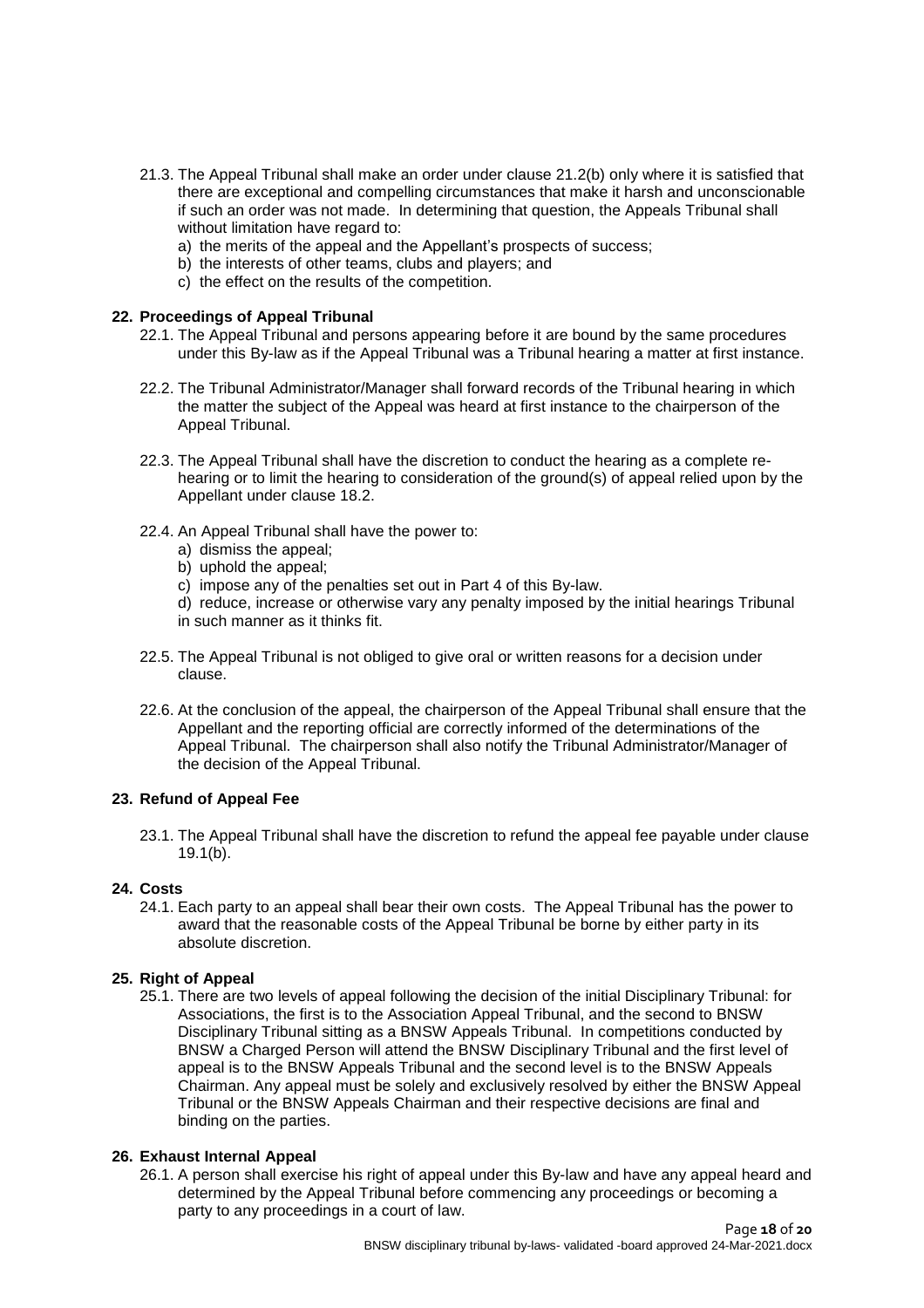# **Part 7 Miscellaneous**

## **27. Relationship with criminal matter**

- 27.1. If during a Tribunal hearing an investigation under this By-law it becomes known that criminal charges have been brought (as opposed to merely the subject of police investigation) arising out of the actions the subject of the hearing or investigation, the Tribunal and / or the Association may rule that further action be deferred until completion of the criminal charges, unless the police or other prosecuting authority advise they have no objection to the matter proceeding.
- 27.2. In making a determination under clause 27.1, the Tribunal and / or Association shall have regard to the need to ensure the ongoing safety of players, referees and other persons involved in the Association.

#### **28. Natural Justice**

28.1. To the extent that the principles of natural justice are not included in the provisions set out in this By-law they are expressly excluded.

#### **29. Recognition of Penalties across Associations**

- 29.1. Each Association acknowledges and agrees that it is required to recognise and enforce penalties handed down against individual persons, teams or clubs by the disciplinary tribunals of all other Organising Bodies, basketball associations, leagues and competitions which are affiliated with Basketball NSW, Basketball Australia and or its Constituent Associations.
- 29.2. A Charged Person / Team or anyone representing a Charged Person / Team is not permitted to contact a reporting official or other parties involved in the reported incident, excluding their own witnesses once a matter has been formerly reported.